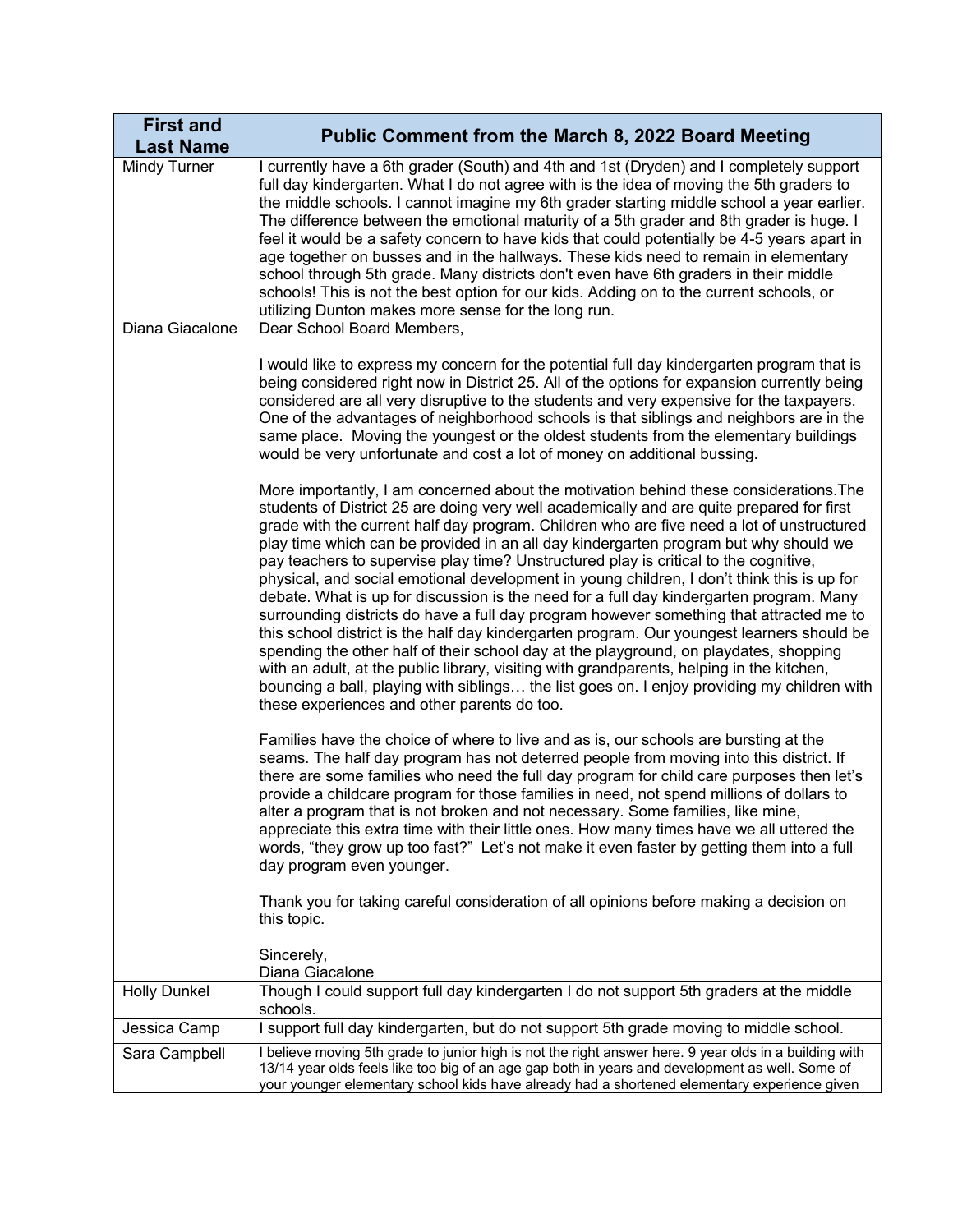| <b>First and</b><br><b>Last Name</b> | <b>Public Comment from the March 8, 2022 Board Meeting</b>                                                                                                                                                                                                                                                                                                                                                                                                                                                                                                                                                                                                                                                                                                                                                                                                                                                                                                                                                                                                                                                                                                                                                                                                                                |
|--------------------------------------|-------------------------------------------------------------------------------------------------------------------------------------------------------------------------------------------------------------------------------------------------------------------------------------------------------------------------------------------------------------------------------------------------------------------------------------------------------------------------------------------------------------------------------------------------------------------------------------------------------------------------------------------------------------------------------------------------------------------------------------------------------------------------------------------------------------------------------------------------------------------------------------------------------------------------------------------------------------------------------------------------------------------------------------------------------------------------------------------------------------------------------------------------------------------------------------------------------------------------------------------------------------------------------------------|
|                                      | the covid situation- moving them earlier would cut their elementary experience too much in my<br>opinion. Please don't consider this option.                                                                                                                                                                                                                                                                                                                                                                                                                                                                                                                                                                                                                                                                                                                                                                                                                                                                                                                                                                                                                                                                                                                                              |
| Michelle<br>Monhaut                  | I do not support 5th grade moving over to the middle school. If that means half day<br>Kindergarten has to continue I'd rather have that than my 5th grader at TMS.                                                                                                                                                                                                                                                                                                                                                                                                                                                                                                                                                                                                                                                                                                                                                                                                                                                                                                                                                                                                                                                                                                                       |
| Kristen Alm                          | I am in favor of the district offering full day kindergarten, but I do not support 5th graders<br>moving to middle school. Thank you.                                                                                                                                                                                                                                                                                                                                                                                                                                                                                                                                                                                                                                                                                                                                                                                                                                                                                                                                                                                                                                                                                                                                                     |
| <b>Lindsay Nugent</b>                | While I agree full day kindergarten in District 25 is necessary, I do not think moving 5th<br>graders from their elementary school to their assigned middle school (Option 3) is the<br>best idea. I would even call it irresponsible. Many districts, including 15 right next door<br>don't move students to the middle school level until 7th grade. There is a huge<br>difference in physical development, emotional development and lifestyle between 10/11<br>year olds and 14 year olds. I think back to the things I was exposed to as an 8th grader<br>at Thomas, and cannot fathom my daughter, who will be in 5th next year, learning about<br>or being exposed activities, words and ideas. You said that 5th grade would be<br>separated from 6th-8th, with different arrivals and dismissals, but there will be too many<br>instances of influence. They don't need to get any older any faster. Not to mention the<br>inconvenience it would create for parents trying to get their kids in K-4th to elementary<br>and a 5th to middle school at the same time. Please consider Option 1, which checks<br>the full day kindergarten box and keeps 5th graders at their current elementary school. I<br>also believe the presentation showed it was the most cost conscious. |
| <b>Renee Klues</b>                   | While I fully support FDK in D25, please don't make our kids grow up faster by moving<br>5th grade to the middle schools! This feels like the wrong option for many reasons.<br>Additionally, looking at Patton specifically, I would like to know why the plans don't<br>include a larger gym and commons area. Those are both already too small and adding<br>more students will make that even worse. If you're going to invent in adding on to<br>schools, I think issues like this should be addressed instead of only building a couple<br>more classrooms.                                                                                                                                                                                                                                                                                                                                                                                                                                                                                                                                                                                                                                                                                                                         |
| Sherilyn<br>Martinez                 | While I support the implementation of full day kindergarten I do not support the option of<br>moving 5th graders to junior high. That is not in the best interest of our fifth graders.<br>Please do what is best for all of our students and choose a different option.                                                                                                                                                                                                                                                                                                                                                                                                                                                                                                                                                                                                                                                                                                                                                                                                                                                                                                                                                                                                                  |
| Carrie Holt                          | I am writing to express my concern regarding the proposal to move 5th graders to middle<br>school to make space for FDK. I feel 5th graders belong at the elementary school. They<br>should not be pushed to into a middle school situation before they are ready. In fact there<br>is research that 6th graders perform better on tests and have higher self esteem when at<br>elementary school as opposed to a middle school. If 6th graders are not developmentally<br>ready for middle school, than 5th graders are definitely not ready.                                                                                                                                                                                                                                                                                                                                                                                                                                                                                                                                                                                                                                                                                                                                            |
| Dana Wehrheim                        | Hello, and thank you so much for the opportunity to make a comment regarding the<br>decision to transition to whole/full day kindergarten. I feel it necessary to begin by stating<br>that for both my husband and me, our opinions on this matter are not colored by concern<br>about a property tax increase. We believe in taxes and respect and appreciate their<br>necessity, and the necessity for increases, for building and maintaining the community in<br>which we want to live and in which we want our children to love being raised.<br>With that said, I do object to whole day kindergarten being instituted in Arlington Heights.<br>It seems as though making the transition to whole day kindergarten is more of an<br>answer, a solution to the question, "Is this what is desired by working parents?" more<br>than it is an answer or solution to the question, "Is this what is best for our children?" I<br>am absolutely sympathetic to how challenging it can be to arrange excellent childcare,<br>but I don't think this problem should be at the heart of this matter.                                                                                                                                                                                       |
|                                      | We must consider, first and foremost, what is most developmentally appropriate for our<br>children, and I am not convinced that whole day kindergarten is best of that having fifth                                                                                                                                                                                                                                                                                                                                                                                                                                                                                                                                                                                                                                                                                                                                                                                                                                                                                                                                                                                                                                                                                                       |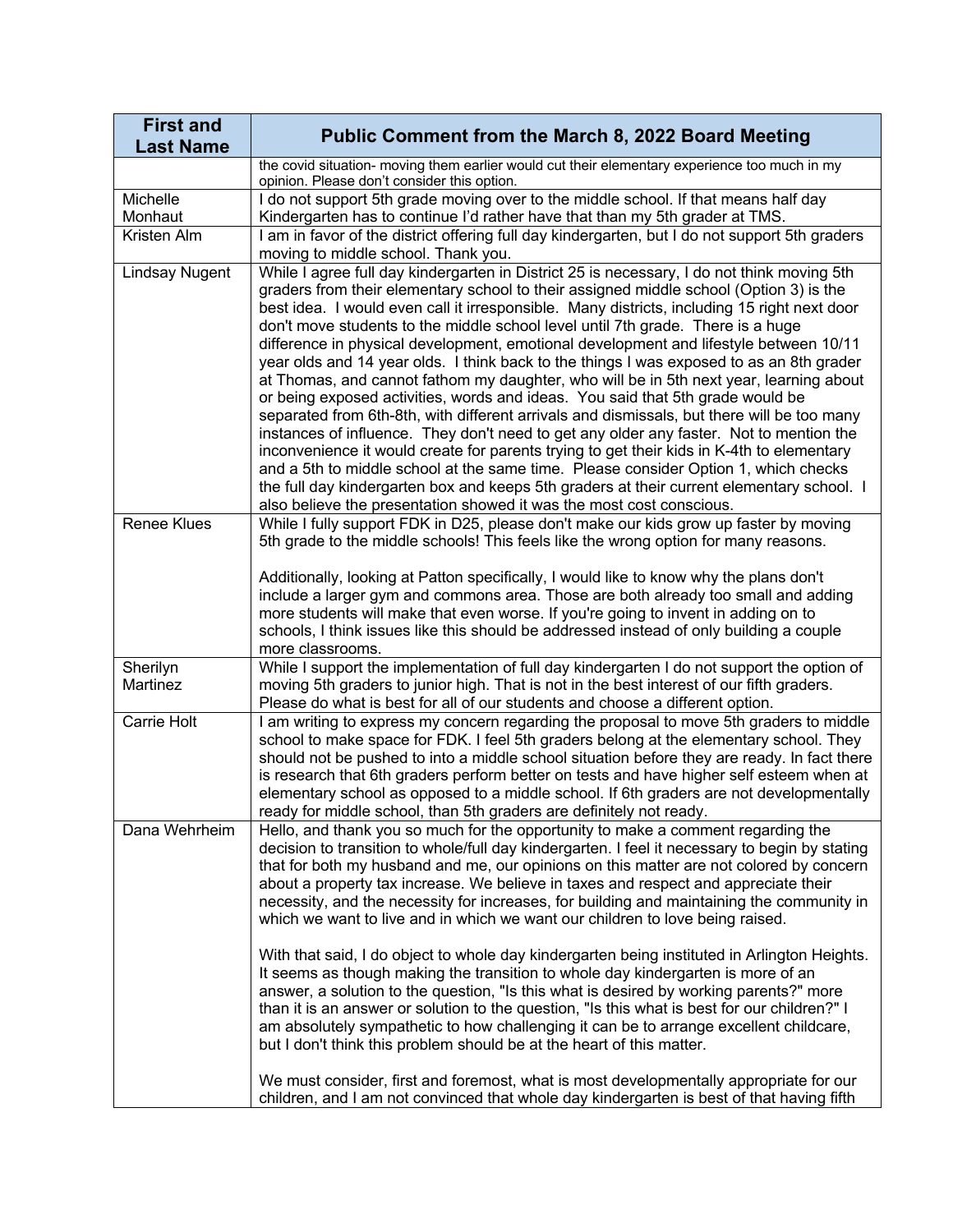| <b>First and</b><br><b>Last Name</b>                                                                                       | <b>Public Comment from the March 8, 2022 Board Meeting</b>                                                                                                                                                                                                                                                                                                                                                                                                                                                                                                                                                                                                                                                                                                                                                                                                                                                                                                                                                                                                                                    |  |  |
|----------------------------------------------------------------------------------------------------------------------------|-----------------------------------------------------------------------------------------------------------------------------------------------------------------------------------------------------------------------------------------------------------------------------------------------------------------------------------------------------------------------------------------------------------------------------------------------------------------------------------------------------------------------------------------------------------------------------------------------------------------------------------------------------------------------------------------------------------------------------------------------------------------------------------------------------------------------------------------------------------------------------------------------------------------------------------------------------------------------------------------------------------------------------------------------------------------------------------------------|--|--|
|                                                                                                                            | graders in a middle school setting is best. Admittedly, it has been many years since I was<br>working as a teacher and involved in this discussion/transition at my own school, but I do<br>recall that at that time, there was very little research supporting the notion that whole day<br>kindergarten was best. I remember administrators and proponents citing research and<br>literature, but it was specific to how children from low-income communities who were<br>considered at risk for failure faired in a whole day program versus a half day program,<br>but that is not relevant here.                                                                                                                                                                                                                                                                                                                                                                                                                                                                                         |  |  |
|                                                                                                                            | Is there current research supporting the long-term benefits of whole day kindergarten for<br>children in a community like ours? Additionally, have we spoken enough to the current<br>kindergarten teachers, and do we know if they believe children like those they have been<br>teaching the last several years would thrive in a whole day environment? My family<br>moved to Arlington Heights from Chicago just over a year ago, and when we moved, we<br>were thrilled that our children would attend a half day program rather than a whole day<br>like that in Chicago. I see the joy and the love my children have for learning and for their<br>school, and I truly believe that in large part, it is because they had/are having an<br>appropriate kindergarten experience that honors who they are at five-years-old. Similarly,<br>I want them to continue to love learning and feel safe in their school and attend fifth<br>grade at their elementary school, not in a middle school setting, where developmentally,<br>sixth, seventh and eighth graders are quite different. |  |  |
|                                                                                                                            | Thank you again for this opportunity, and I wish you the best in making this tremendous<br>decision.                                                                                                                                                                                                                                                                                                                                                                                                                                                                                                                                                                                                                                                                                                                                                                                                                                                                                                                                                                                          |  |  |
| The following comments were received after the submission deadline and not included in the March<br>8, 2022 Board Meeting. |                                                                                                                                                                                                                                                                                                                                                                                                                                                                                                                                                                                                                                                                                                                                                                                                                                                                                                                                                                                                                                                                                               |  |  |
| Melissa R                                                                                                                  | Please consider other options other than moving 5th graders to middle school in order to<br>accommodate full day kindergarten. I strongly disagree with that being an option. I feel<br>it will be more harm than good for 5th graders. Even though I am for FDK, but not at the<br>expense of our 5th graders. There has to be a better option.                                                                                                                                                                                                                                                                                                                                                                                                                                                                                                                                                                                                                                                                                                                                              |  |  |
| Tiffany<br>Sieroslawski                                                                                                    | The IS Program should NOT be moved to Ivy Hill School, related to an ethical and legal<br>standpoint. Ivy Hill already supports a high number of students in marginalized groups,<br>Multi Lingual Learners, Students of Color and Low Income families. If the IS program is<br>moved there, a significantly large population of students with disabilities will also call Ivy<br>Hill home. The issue of placing high needs and marginalized groups of students in one<br>school is in direct conflict with any diversity, equity and inclusion values we regard as a<br>priority.                                                                                                                                                                                                                                                                                                                                                                                                                                                                                                           |  |  |
| Elisa Raugstad                                                                                                             | Please do not allow 5th graders to move to Middle schools. There are better options for<br>placing full day kindergarteners, without disrupting 5th graders in the Elementary<br>Schools.                                                                                                                                                                                                                                                                                                                                                                                                                                                                                                                                                                                                                                                                                                                                                                                                                                                                                                     |  |  |
| <b>Hilary Bartels</b>                                                                                                      | Please keep our 5th graders in elementary school where they belong.                                                                                                                                                                                                                                                                                                                                                                                                                                                                                                                                                                                                                                                                                                                                                                                                                                                                                                                                                                                                                           |  |  |
| Katie Zabor                                                                                                                | I am not in favor of 5th grade additions to Thomas and South middle school. I believe 5th<br>graders are best served to stay in elementary schools.                                                                                                                                                                                                                                                                                                                                                                                                                                                                                                                                                                                                                                                                                                                                                                                                                                                                                                                                           |  |  |
| Elizabeth<br>Choporis                                                                                                      | I'd like to express my concern regarding one of the proposed options for<br>accommodating full-day kindergarten within District 25. While I do not feel full-day<br>kindergarten is a necessity, I do understand that it will likely happen for our district.<br>However, I am very concerned with the option of moving the 5th graders to the middle<br>schools.                                                                                                                                                                                                                                                                                                                                                                                                                                                                                                                                                                                                                                                                                                                             |  |  |
|                                                                                                                            | I strongly believe that moving 5th graders to the same building as middle school students<br>will be a detriment to their development. The adjustment to middle school is a major life<br>change and 5th graders are still only 10-11 years old. Regardless of if they're kept<br>separate from the 6th-8th graders, they will be in a middle school building. That alone will<br>cause a shift in them. Children are already growing up fast, there's no reason to speed                                                                                                                                                                                                                                                                                                                                                                                                                                                                                                                                                                                                                     |  |  |